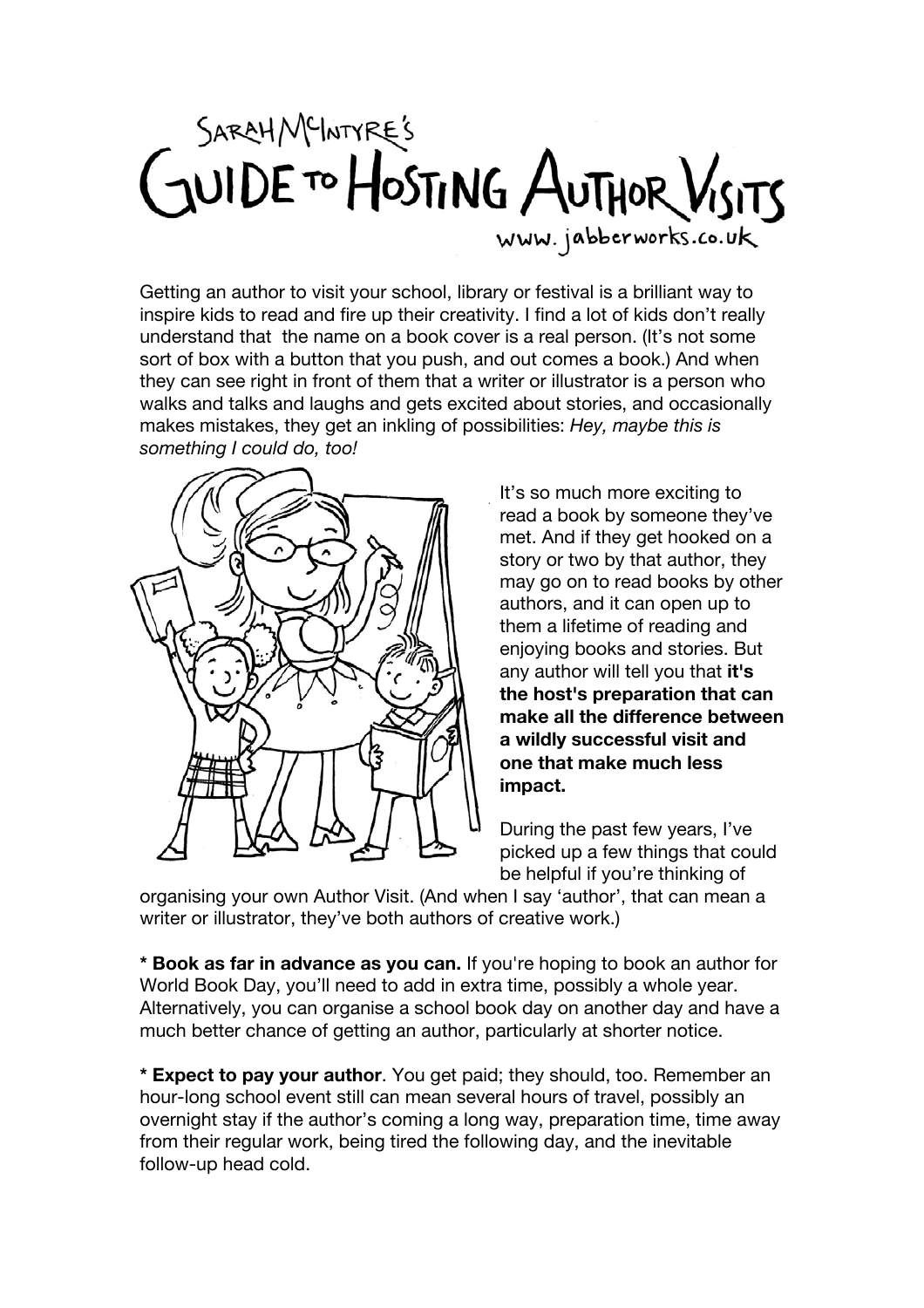You can read a good article by Nicola Morgan on author visit fees here: http://awfullybigblogadventure.blogspot.co.uk/2013/09/whats-author-eventworth-by-nicola.html

**\* Discuss book sales in advance**. Book sales are important: if kids gets excited about an author and a particular book, it makes perfect sense to put that book into their hands right away so they can read it. A signed book may be something they treasure for their whole lives and it will remind them of the visit. Also, it helps the author to carry on doing their job; publishers don't have a lot of patience for slow sales and will drop authors quickly. John Dougherty's written a good article about books sales here: http://awfullybigblogadventure.blogspot.co.uk/2014/03/the-reasons-forsigning-john-dougherty.html

**\* Discuss event format**. Authors are all different; some will prefer working with large assemblies and some will want smaller workshops. You can negotiate over e-mail or by phone with them what kind of sessions will work best with the room sizes and school timetable.

**\* Display your children's work**. Kids get way more excited about doing something creative if they know their efforts will go up on the walls, not stuffed into a desk and forgotten. If you do this well before the author visits, it will create a good creative atmosphere. (Most teachers do this, but I've visited a few schools with no work on the walls at all.)

\* **Don't worry about CRB checks**. Unless the author is doing long-term work with the group, or one-on-one sessions, this isn't legally necessary and takes up a lot of time and money. A good reference is much more valuable.

**\* Prepare your kids**. If you whip up excitement in advance, kids will pay far, far more attention on the day and come away much more inspired than if they come into the auditorium wondering*, who is this person, some eccentric supply teacher?* Set projects based on the author's work. Perhaps create a wall area featuring the author, with photos, book covers, illustrated characters, things the kids have researched about him or her and written or drawn. Let your author know in advance that you've done a project, so the author can tailor their presentation to something more in-depth than a basic introduction to the books. (They will have to assume no one has read the books unless you tell them otherwise.)

\* **Check out the author's website**. Besides being good research, he or she may have materials you can use in advance or as follow-up to the session.

\* **Come up with a good system for book purchases**. Don't expect kids to remember to bring money on the day, have a good pre-order system in place. Your kids WILL want books after a good author visit, and it's a shame to let them down.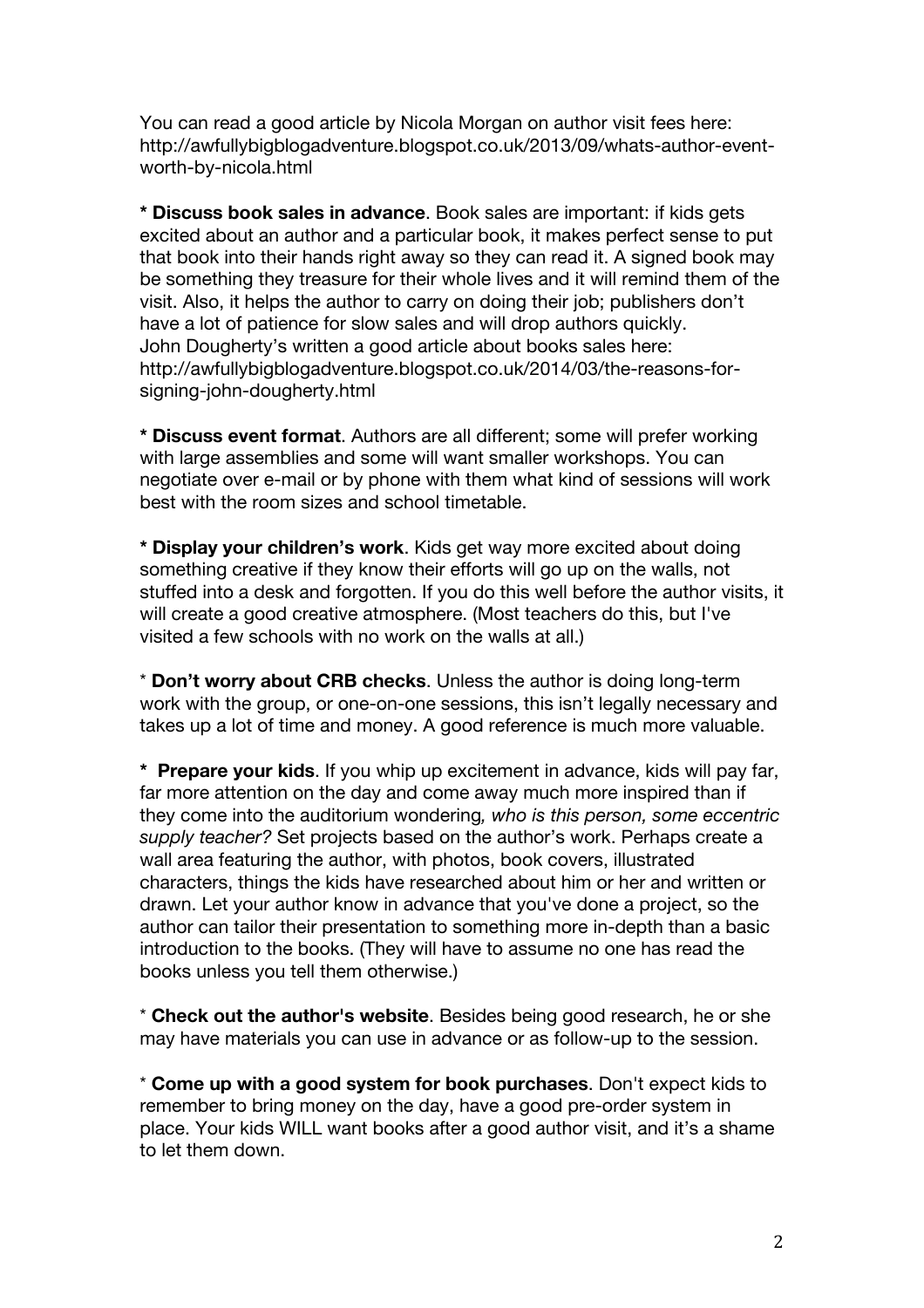\* **Get in touch**. Contact the author at least two weeks before the event to pin down any final details. Be sure the author has:

- Your contact name and number; also a contact name and number for the person who's collecting him or her from the station if it's not you
- If the author is driving, supply information about parking
- -‐ Expected arrival time
- Schedule of events with group sizes and age groups, including book signings, breaks and lunch time
- Any further details about book sales

Ideally, all this information should all go on a sheet of paper that the author can print out, so they don't have to piece together lots of different information in e-mails, possibly missing an important detail.

**\* Think about photos**. Clear in advance which kids can appear in them: it's great to have a photo of the author with some of your children, perhaps holding up work they've done during the visit. Photos can be useful for the school website, newsletter, perhaps to print and hang up in the class as a reminder of the visit. Decide who's going to take the photos.

**\* Local media**: do you want to alert them? It's good publicity for the school and the author!

**\* Assess your supplies**: White board, flip chart or visualiser? Remember that if you invite an illustrator to draw on your interactive white board, you won't have original artwork to keep and pin up on the wall; it never looks as good printed out. If the author uses a flip chart, the pictures they draw will be large, like posters; if a visualiser, you may get notebook-sized drawings. Consider the size of the room: a flip chart can be hard to see from the back of a large auditorium, whereas with a visualiser, you can enlarge the image on-screen.

**\* Buy new marker pens**. Every author knows the feeling of discovering onstage that a pen's a dud. Three test swipes of a used pen won't always reveal which ones will work for more than a minute. An author visit is a big deal; invest in a pack of new markers, they don't cost that much. Make sure you have enough flip chart paper if the author wants a flip chart, and check that the flip chart stand isn't broken.

**\* Check your tech**. If the author has a Powerpoint presentation, try to download it at least a few days in advance and test that it works on the school machines. If you're swapping between Powerpoint and a visualiser, make sure it works. If you're getting the presentation from them on the day (on a USB stick?), be sure you leave enough time for setup before events.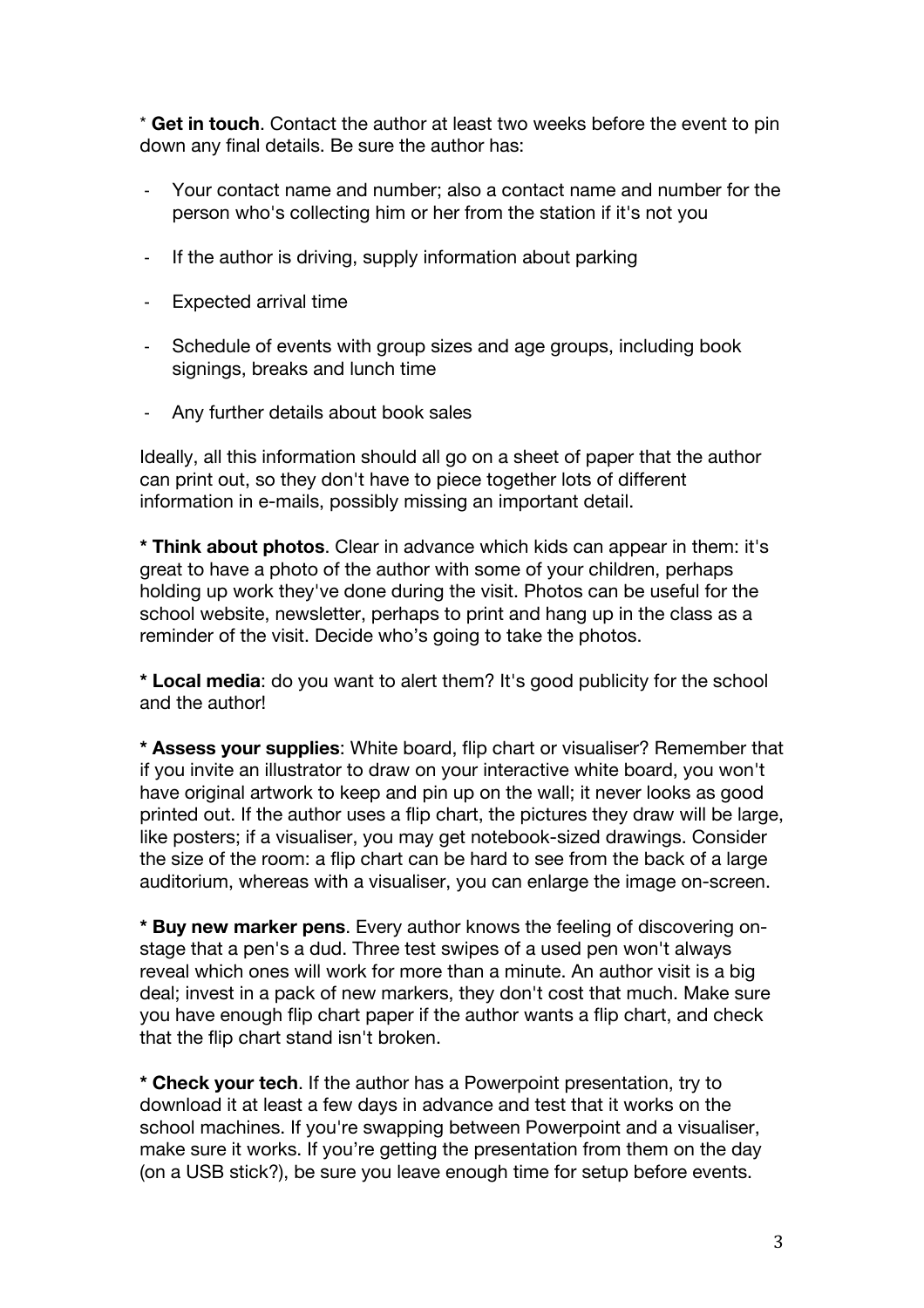**\* Arrange lifts**. Makes sure that, if the author is coming by train, that someone meets them at the station and brings them to the school. There's nothing more dispiriting to an author to start their day trudging through the rain, any supplies they've brought getting soaked, and being late because they can't find the right entrance.

**\* Make the author feel welcome right away.** Be sure the front receptionist knows the author is coming, and knows their name when they greet them.

**\* Be a guide**. Make sure someone's always around to help the author navigate the staff room, lunch room, setting up Powerpoint, etc, finding the toilet. Staff rooms can be very intimidating places!

**\* Take part in whatever the author is doing with the kids**. Kids take their cue from their teachers: when they see their teachers taking part, they take the activity much more seriously. The worst thing teachers can do is chat in the back, or ignore the author and mark papers. And it's illegal to leave the author alone in the room with the children (It's sad that this law has to exist, but it's also a boon for visiting authors, whom I've heard sometimes used to get abandoned while teachers went out for cigarette breaks!)

**\* Remember that authors aren't teachers**. While authors pick up techniques with practice, they're not actually trained in crowd control. You and your teaching assistants need to keep a close eye on the kids at all time, particularly the ones you know might have special needs.

**\* Have a book signing system.** If an author is signing hundreds of books, have someone go through the queue, find out who the children want the book dedicated to (usually themselves, but sometimes a sibling or friend). Write the dedication name on a post-it note and stick it to the book. Then the author won't get the spelling wrong, or have to wait for the nervous child to spell out slowly his or her name phonetically.

**\* Help out at the signing.** Make sure the author isn't mobbed while signing. If the author is signing lots of books; he or she may not have time or energy to sign little bits of paper, which will probably get crammed into rucksacks and lost. Don't make the author be the bad guy refusing to sign things; ask the author what he or she prefers, then let the kids know what they can expect.

**\* Flowers aren't necessary**. If your authors are traveling by train, don't thank them with a flower arrangement that will be cumbersome to carry at rush hour. Instead of budgeting for a gift, just pay the extra into their fee. The author can use that money to buy a drink (or help toward the rent).